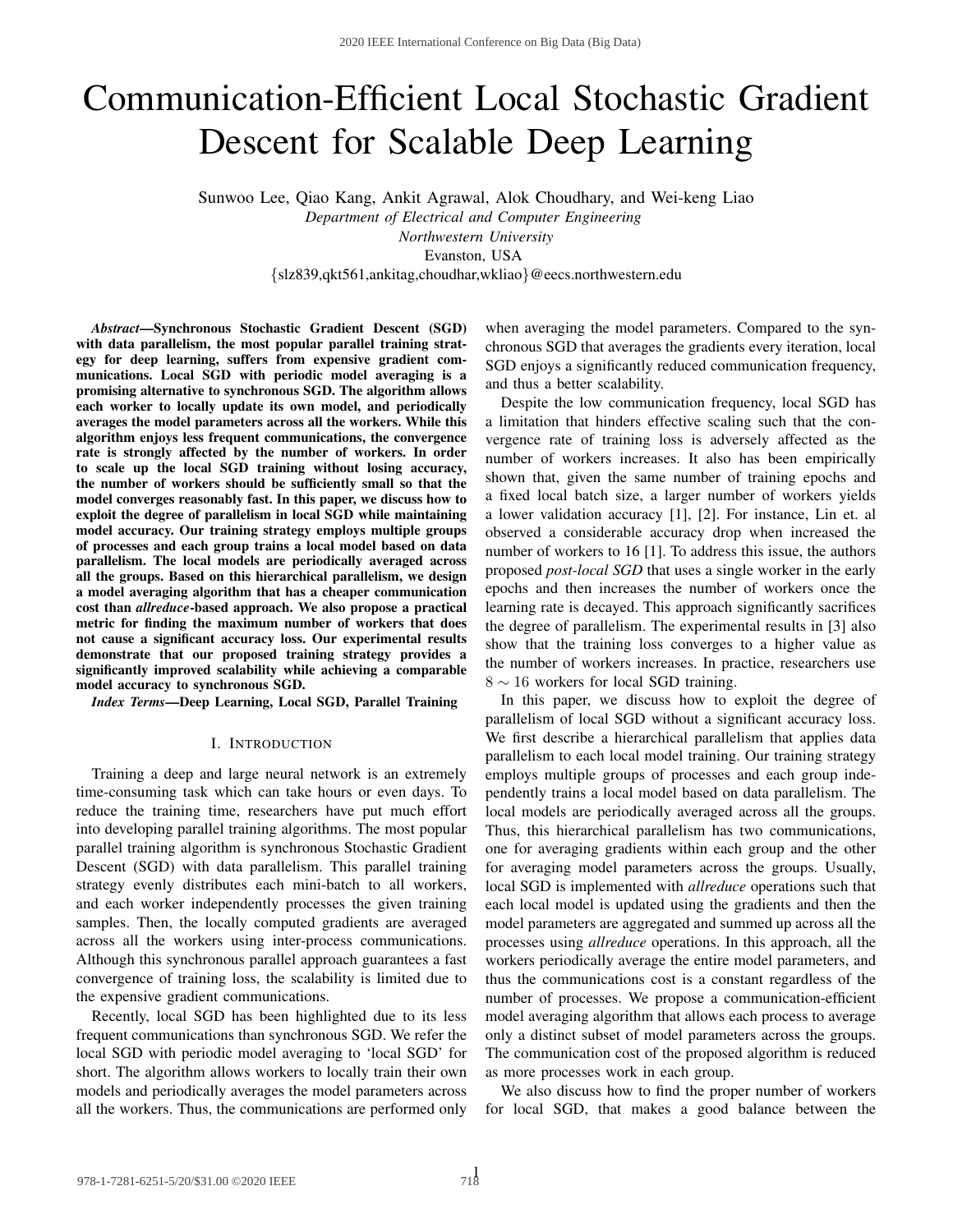scalability and the convergence rate. We argue that the number of workers for local SGD should be considered as a tunable hyper-parameter since it strongly affects the training convergence rate as well as the generalization performance. We propose a metric for estimating how effectively the workers contribute to minimizing the shared cost function. Based on the metric, we explain how to find the largest number of workers that achieves a good convergence rate. The proposed distance metric enables to find the proper number of workers within a few early iterations rather than running the entire training.

We validate our proposed training strategy using popular benchmark classification and regression applications. First, we compare the learning curves between the synchronous SGD and local SGD with different numbers of workers. We empirically verify the effectiveness of the proposed distance metric by showing that the accuracy does not drop when the number of workers is chosen based on the proposed distance metric. Then, we present the strong scaling performance and analyze the impact of the proposed hierarchical parallelism with the communication-efficient model averaging algorithm on it. Our experimental results demonstrate that our local SGD-based parallel training strategy dramatically improves the scalability of neural network training without a significant accuracy loss with a minimal extra tuning effort.

# II. BACKGROUND AND RELATED WORKS

We first define a few notations for describing the algorithms.

- $B$ : the mini-batch size
- $P$ : the number of workers
- $\bullet$  *I*: the model averaging interval
- $\mu$ : the learning rate

## *A. Synchronous SGD with Data Parallelism*

Synchronous SGD represents a synchronous-parallel version of mini-batch SGD. Mini-Batch SGD iteratively adjusts the model parameters using the gradients computed from a random subset of training samples that is called mini-batch. The algorithm updates the model parameters using Equation 1.

$$
w_{t+1} = w_t - \mu \frac{1}{B} \sum_{i=1}^{B} \nabla f(w_t, x_i), \tag{1}
$$

where  $w_t$  is the model parameters at iteration  $t$ , and  $\nabla f(w_t, x_i)$  is the stochastic gradient of a cost function f with respect to the model parameters  $w_t$ , computed from a training sample  $x_i$ .

In synchronous SGD with data parallelism, mini-batch SGD is parallelized such that each mini-batch of size  $B$  is evenly distributed to all P workers and processed independently. Then, the workers synchronize their gradients by a global averaging operation. Finally, the shared model parameters are updated using the averaged gradients so that all  $P$  workers always view the same model parameters. Typically, the model parameters are averaged using *allreduce* operations. The communication cost of an *allreduce* operation is proportional to the data size. Thus, when the neural network consists of a large number of parameters, the parallel training suffers from the expensive communications and it results in achieving a poor scaling performance.

# *B. Local SGD with Periodic Model Averaging*

Local SGD has been highlighted due to the lower communication frequency than the classical synchronous SGD. Given P workers, each worker trains its own model using Equation 1. After every I iteration, the model parameters are averaged among all the P workers using Equation 2.

$$
\overline{w}_t = \frac{1}{P} \sum_{i=1}^P w_{t,i},\tag{2}
$$

where  $w_{t,i}$  is the local model parameters of worker i at iteration t.

Recently, a few variants of local SGD have been proposed. Cong et. al [4] proposed Sparse Aggregation SGD (SASGD) which locally accumulates the gradients and periodically sums up the gradients among all the workers to adjust the shared model parameters. Lin et. al [1] proposed post-local SGD which employs the classical mini-batch SGD in the early training epochs. Yu et. al [3] named the same algorithm as restart SGD and studied the theoretical convergence analysis. The authors showed that the convergence rate is  $O(\frac{1}{PT})$  assuming  $T > P<sup>3</sup>$ , where T is the number of iterations. Haddadpour et. al [2] also analyzed the convergence rate of local SGD. The authors showed that the expected difference of the training loss after T iterations and the optimal training loss is bounded by  $O(\frac{1}{PBT})$  when I is small enough. Although these works present slightly different conclusions, we can observe two common facts from their convergence rate analysis. First, to achieve a fast convergence rate, the model averaging interval should be sufficiently small. Some researchers proposed adaptive model averaging interval methods to improve the scaling efficiency [2], [5]. Second, the larger the number of workers, the slower the model converges. This is a critical limitation that hinders the scalable parallel training of neural network.

### III. COMMUNICATION-EFFICIENT LOCAL SGD FOR PARALLEL DEEP LEARNING

In this section, we discuss our parallelization strategy for local SGD-based neural network training. We first describe a hierarchical parallelism that improves the degree of parallelism in local SGD training. Based on the hierarchical parallelism, we design a model averaging algorithm that has a cheaper communication cost than *allreduce*-based approach. Then, we discuss how to find the proper number of workers for local SGD training. Our tuning method is based on a distance metric that estimates how effectively the workers contribute to minimize the shared cost function.

#### *A. Hierarchical Parallelism*

Local SGD iteratively assigns disjoint  $B$  samples on each worker, and P workers independently process the given samples and update their local models every iteration. Thus, in data parallel training, the degree of parallelism of local SGD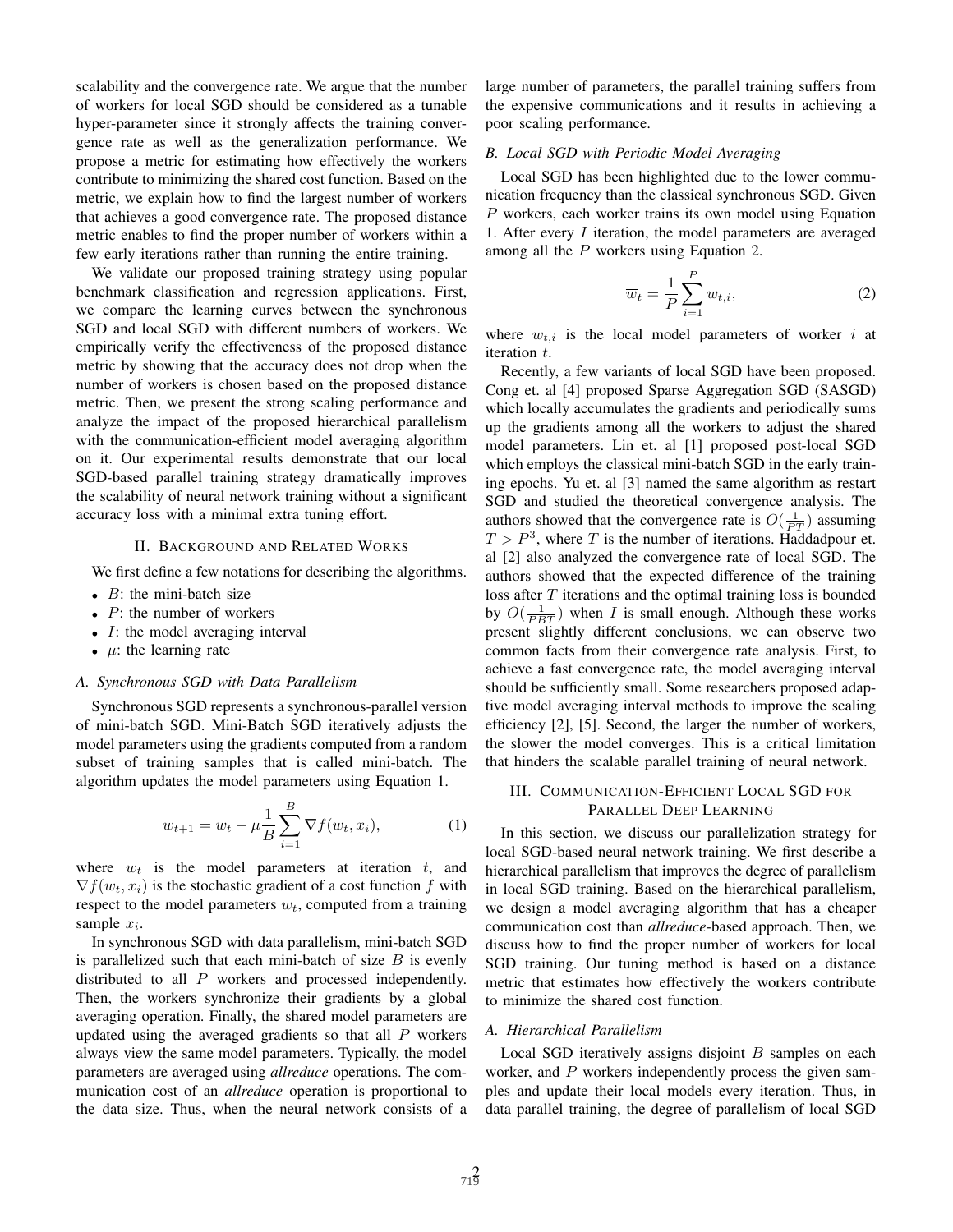

Fig. 1. An example of model averaging in local SGD training. Two worker groups run local SGD and each group employs data parallelism with 2 processes.

is BP. However, the typical setting in local SGD is that one process trains one model. For example, Wang et. al [2] run 4 processes each of which trains its own VGG/ResNet model on a separate GPU. Lin et. al [1] locally train 16 ResNet models using 16 processes. Yu et. al [3] run 8 pyTorch processes on 8 GPUs for VGG training.

Motivated by these observations, we design a hierarchical parallel training strategy that fully utilizes the degree of parallelism. Our training strategy consists of two levels of parallelism. First,  $K$  processes contribute to a single shared model based on data parallelism. Each mini-batch of size  $B$  is evenly distributed to the  $K$  processes and the gradients are independently calculated. Then, the locally computed gradients are averaged across the  $K$  processes and the shared model is updated by the averaged gradients. Second,  $P$  groups of such processes train their models independently and periodically average the model parameters across all the groups after every I iterations. The number of processes that participate in the training is  $PK$  in total. Note that, in our discussion, a 'worker' indicates each  $K$  processes that train one shared model.

The described hierarchical parallel training strategy has two inter-process communications. First, once a mini-batch is processed by each group of processes, the locally computed gradients are averaged across all the  $K$  processes within each group. Given  $N$  training samples, this communication is performed  $\frac{N}{BP}$  times per epoch. Second, the model parameters are averaged across  $P$  groups after every  $I$  iterations. The model parameters are averaged  $\frac{N}{BPI}$  times per epoch.

If the training is performed on accelerators such as GPUs or Intel Xeon Phi, the ratio of computation to communication is significantly reduced, and thus the communication time becomes the performance bottleneck. We overlap the gradient communications with the computations in order to improve the scaling efficiency of each local model training. Since the gradients do not have data dependency across layers, the gradient communication at one layer and the gradient computations at other layers can be performed simultaneously. Recently, many researchers have studied how to maximize the overlap of computation and communication [6]–[10]. We adopt the gradient averaging algorithm proposed in [10]. This communication algorithm enables to overlap the gradient communications with not only the backward computations but also the forward computations at the next iteration.

# *B. Communication-Efficient Model Averaging*

In local SGD training, the communication cost for averaging the model parameters scales up with the number of workers. We propose a communication-efficient model averaging algorithm based on our proposed hierarchical parallelism. First, once every process computes the gradients, K processes within each group performs an *all-to-all* personalized communication for the local gradients. After the communication, each process becomes to have  $K$  sets of local gradients of a distinct subset of parameters. Second, each process element-wisely averages the received gradients and update the corresponding parameters. Third, each process averages the updated parameters by calling an *allreduce* communication across P groups and element-wisely multiplying  $\frac{1}{p}$ . Finally, all the processes perform an *allgather* communication within each group. After these 4 steps, every process ends up having a full set of the state-of-the-art parameters.

Figure 1 presents an example of the proposed communication algorithm. The example shows the case of 2 groups  $(P = 2)$  each of which has 2 processes  $(K = 2)$ . In Figure 1,  $\nabla W_j^i$  indicates the gradients computed by process i for the  $j<sup>th</sup>$  subset of the parameters. After 3 communication and 1 computation steps, all the individual process has a full set of parameters  $\bar{W}^{0\sim 3}$ .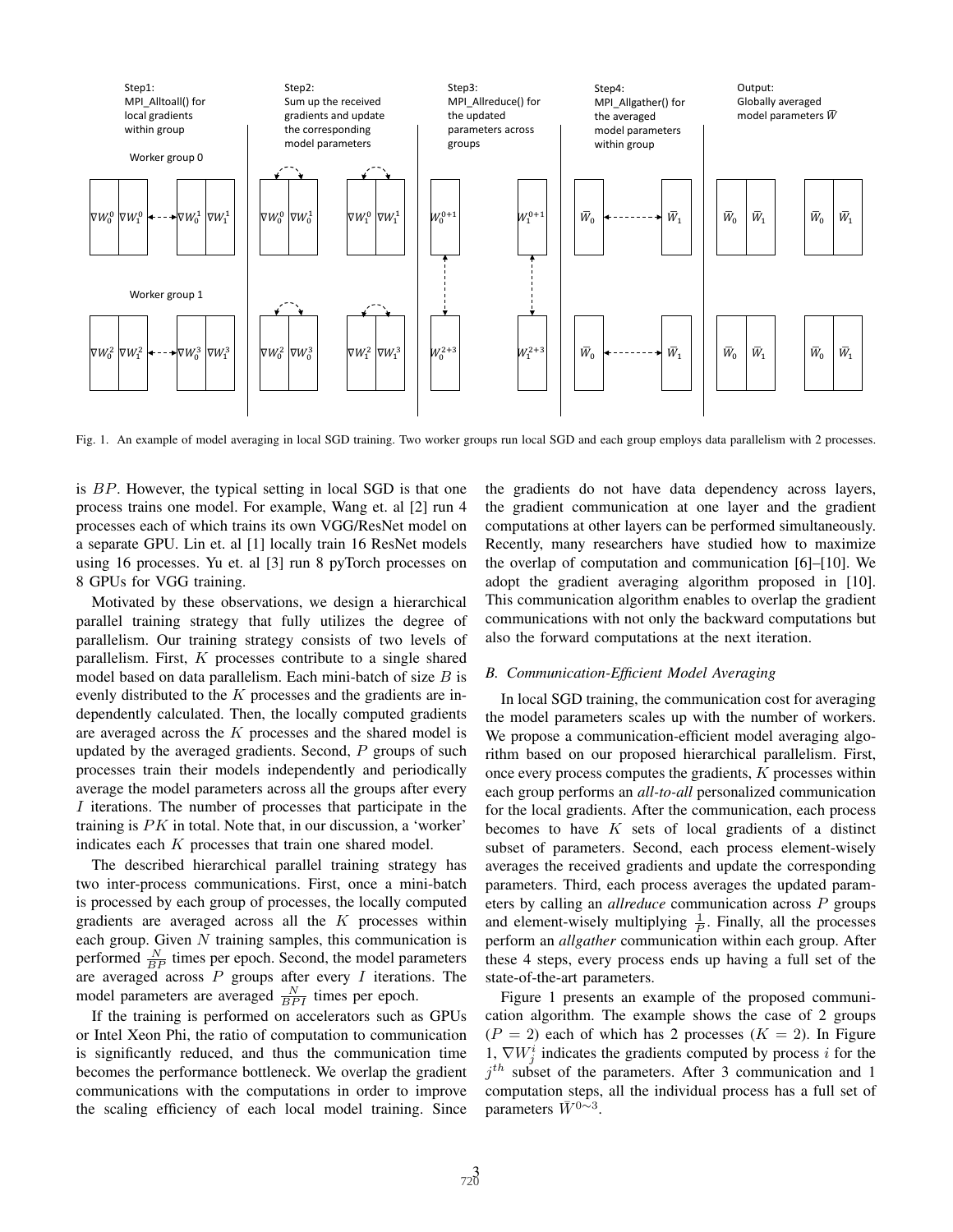Communication Cost Analysis – We analyze and compare the communication cost between the classical *allreduce*-based approach and our proposed algorithm. In this work, we follow the cost model used in many previous works [11]–[13],

$$
T = s\alpha + w\beta,\tag{3}
$$

where s is the number of messages,  $w$  is the message size,  $\alpha$  is the communication latency cost, and  $\beta$  is the reciprocal bandwidth.

In all the previous local SGD works, *Allreduce* operations were used for averaging the model parameters across workers [1]–[3], [5]. MPICH implements the *Allreduce* operation using two different algorithms depending on the message size [12], [14]. When the message is smaller than or equal to 2KB, a binomial tree algorithm is used, which is known to be optimal. For the messages larger than 2KB, Rabenseifner's algorithm is used. In practice, the size of gradients at one layer in modern neural networks is most likely larger than 2KB. So, we consider the communication cost of Rabenseifner's algorithm only in this work. The communication cost of the algorithm is as follows [12].

$$
2\log(p)\alpha + 2\frac{p-1}{p}w\beta,
$$
\t(4)

where  $p$  is the number of processes that participate in the communication.

There are two communications in our hierarchical parallelism; one for averaging the gradients among  $K$  processes within each group and the other for averaging the model parameters across P worker groups. So, when *MPI Allreduce* operation is used for these two communication, the overall communication cost within each epoch is calculated as follows.

$$
T = \frac{N}{BP}(2log(K)\alpha + 2\frac{K-1}{K}M\beta) +
$$
  

$$
\frac{N}{BPI}(2log(K)\alpha + 2\frac{P-1}{P}M\beta),
$$
 (5)

where  $N$  is the number of training samples,  $M$  is the number of parameters,  $B$  is the mini-batch size per worker group,  $P$ is the number of worker groups,  $K$  is the number of processes per worker group, and  $I$  is the model averaging interval. Note that, in this cost analysis, we consider that  $B, P, K$ , and  $I$ are all pre-defined constants.

The proposed model averaging algorithm consists of three separate communications. The first communication step is *MPI\_Alltoall* and its communication cost  $T_0$  is as follows.

$$
T_0 = \frac{N}{BP}((K-1)\alpha + M\frac{K-1}{K}\beta)
$$
 (6)

The second communication step is *MPI Allreduce* across the groups and its cost  $T_1$  is as follows.

$$
T_1 = \frac{N}{BPI}(2log(P)\alpha + \frac{2M}{K}\frac{P-1}{P}\beta)
$$
 (7)

Finally, the third communication step is *MPI Allgather* and its cost  $T_2$  is as follows.

$$
T_2 = \frac{N}{BP}((K-1)\alpha + M\frac{K-1}{K}\beta)
$$
 (8)

In this work, we assume the startup time term of the cost model shown in Equation 3 is much smaller than the transfer time term. So, when comparing the communication cost, we focus on the second term only. Under this assumption,  $T_0 + T_2$  is the same as the communication cost of a single *MPI Allreduce* call with a message size of M, that is the first term of the right-hand side of Equation 5. So, the difference between T and  $T_0 + T_1 + T_2$  comes from the message size of the *MPI Allreduce* that is performed across the groups. In *allreduce*-based approach, the message size is M, the size of the entire model parameters, while that is  $\frac{M}{K}$  in our approach. This analysis proves that our approach has a cheaper communication cost than *allreduce*-based approach when  $K > 1$ .

Applying to variants of local SGD – There have been several variants of local SGD such as *Post-local* SGD [1], Sparse Aggregation SGD (SASGD) [4], and a few adaptive averaging interval methods [2], [5]. Our proposed hierarchical parallelism and the model averaging method can be applied to all these algorithms because the proposed methods are independent of any parameter update rules or hyper-parameter settings. For instance, the *post-local* SGD begins the training with a single synchronous model and then increases the number of workers allowing local updates after the learning rate is decayed for the first time. Once the number of workers increases, it becomes exactly the same as the local SGD training, and thus our hierarchical parallelism and the model averaging algorithm can be directly applied to achieve a better scaling efficiency. SASGD averages the accumulated gradients across all the workers using *allreduce* communications. Likewise, if the hierarchical parallelism is applied to the training, the proposed communication pattern can be used to average the accumulated gradients instead, and thus a better scaling efficiency can be expected.

# *C. Hyper-Parameter Tuning for Scalable Local SGD*

We discuss three hyper-parameters of local SGD, that affect the model accuracy: the local batch size  $B$ , the number of workers  $P$ , and the model averaging interval  $I$ . Especially, to the best of our knowledge, the number of workers P has not been considered as a hyper-parameters in the previous works, and set to a certain small number between  $4 \sim 16$ . In practice, P is usually equal to the number of available GPUs.

Finding the proper number of workers – We argue that the number of  $P$  is a hyper-parameter and should be carefully tuned to achieve a good convergence accuracy. In local SGD, the model moves on the parameter space when either the model parameters are updated using the gradients or the models are averaged across all the workers. The number of parameter updates is a constant which is the same as the number of mini-batches. However, local SGD averages the local models  $\frac{N}{BP}$  times per epoch. Thus, the number of workers P strongly affects how much the model can move on the parameter space in each epoch. In ideal, if the distance between the local models and the averaged model is proportionally increased as  $P$  increases, we can expect the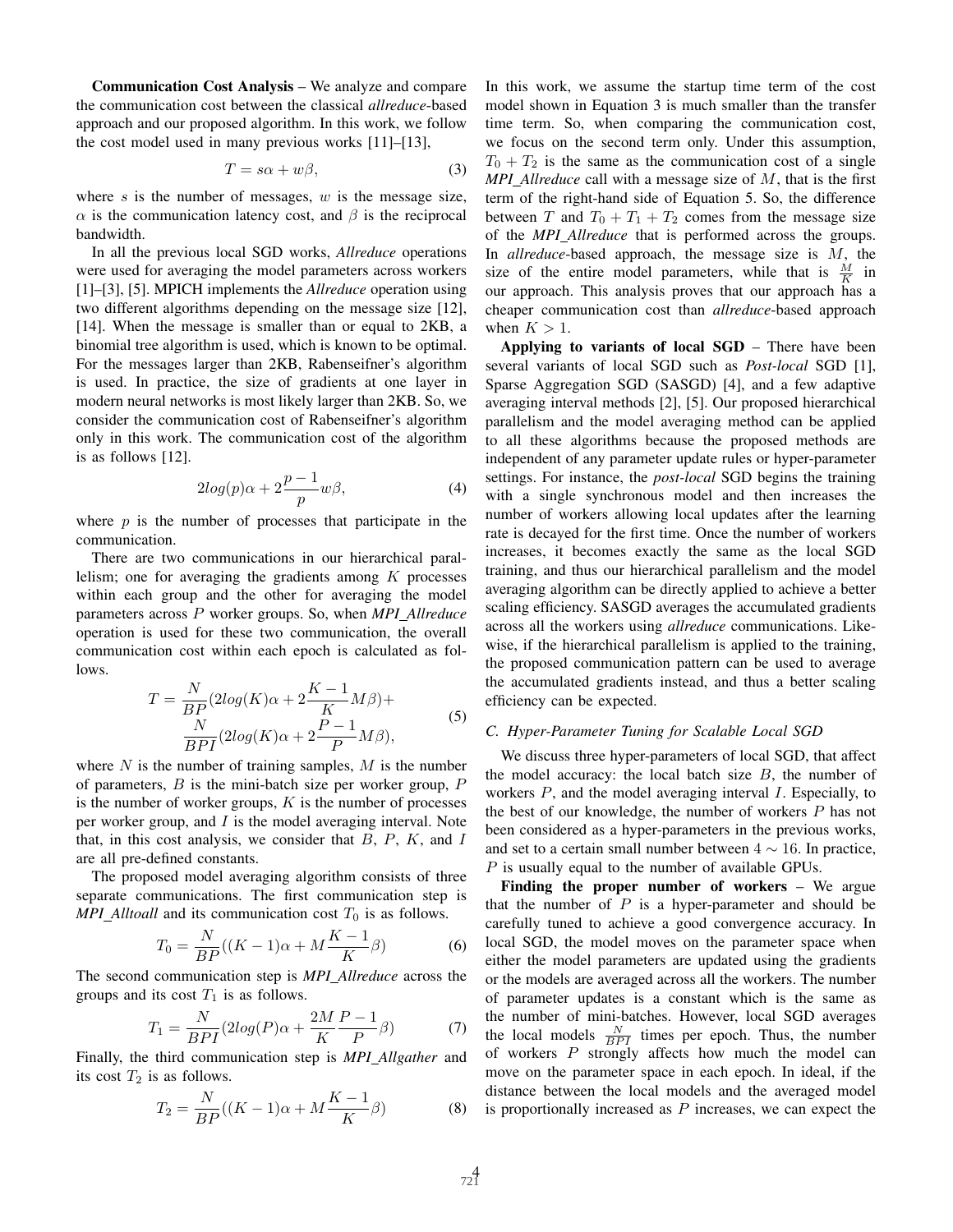

Fig. 2. The distances between local models and the averaged model with different numbers of workers and averaging intervals for CIFAR10 classification. The local batch size  $(B)$  is fixed to 128 and the number of workers  $(P)$  increases from 2 to 32. The chart  $(a)$ ,  $(b)$ ,  $(c)$ , and  $(d)$  show the distances with the averaging intervals  $(I)$  of 2, 4, 8, and 16, respectively.

model to explore a similar size of parameter space regardless of the  $P$  setting.

Figure 2 presents the distances between local models and the averaged model in ResNet-20 training on CIFAR10. The local batch size  $B$  is set to 128 and the learning rate is fixed to 0.1. The model averaging interval  $I$  is set to 2, 4, 8, and 16 for the chart (a), (b), (c), and (d), respectively. When  $P \leq 4$ , we commonly see that the distance effectively increases as P increases in all the four charts. When  $P$  increases beyond 4, the distance is not much increased or even reduced. Regardless of the model averaging interval, therefore, we can expect the model to move more slowly on the parameter space when using more than 4 workers.

A slow movement of model can cause two potential problems as follows. First, it is equivalent to using a smaller learning rate. It has already been known that the learning rate should be sufficiently large to avoid falling into local minima that poorly generalize to the test data [2], [5], [15]. Second, given the same number of epochs, the model explores a smaller region of the parameter space. Some researchers have shown that a certain degree of noise in gradients makes the model explore more parameter space which results in having a better chance to achieve a high model accuracy [16], [17].

By comparing the validation accuracy among different P settings, we can indirectly view the impact of the model averaging on the quality of the training output. The model averaging interval is fixed to 8. The validation accuracy achieved after 200 epochs with  $P = 2$  and  $P = 4$  is almost the same  $(91.98 \pm 0.2\%$  and  $91.41 \pm 0.2\%$ ). When  $P = 8$  and  $P = 16$ , we observed that the accuracy is significantly dropped  $(86.08 \pm 0.1\%$  and  $83.49 \pm 0.2\%$ ). The similar experimental results have been reported in [1]. These results demonstrate that a large  $P$  makes the model moves more slowly and it results in degrading the generalization performance.

Note that these results can be also analyzed using the concept of 'effective batch size' of local SGD. Given a fixed local batch size B, local SGD handles P mini-batches at each iteration. So, we can consider the 'effective batch size' is BP. Lin et al [1] empirically studied the impact of the effective batch size on the validation accuracy. Their key

observation is that the larger the effective batch size, the lower the validation accuracy after the same number of epochs. They proposed *post-local SGD* that sets P to 1 until the learning rate is decayed. *Post-local SGD* takes advantage of a fast loss reduction at the early epochs while significantly sacrificing the degree of parallelism.

Based on our analysis, we consider the distance from local models to the averaged model as a practical metric for measuring how effectively the local models contribute to the training. We formally define the distance metric  $D$  as follows.

$$
D = \frac{1}{P} \sum_{i=1}^{P} ||W^i - \bar{W}||_2,
$$
 (9)

where  $W^i$  is the local model parameters of worker i and  $\bar{W}$  is the model parameters averaged across all the workers. Based on our heuristics, we propose to tune the number of workers P as follows.

• *In order to scale up the local SGD training without a significant accuracy loss, increase* P *up to the threshold in which* D *stops increasing proportionally.*

Another advantage of this metric is that it enables to find the proper  $P$  without running the full training until the loss converges. As shown in Figure 2, the  $D$  values are flattened in the early few iterations regardless of  $P$ ,  $B$ , and  $I$  settings. So, users can determine the best number of workers by running a few iterations with different  $P$  settings and comparing the distances. Considering the ever-increasing available training data and deep networks, this distance metric can dramatically reduce the time and resource for the hyper-parameter tuning.

Finding the model averaging interval  $-$  By increasing the model averaging interval I, the model parameters are synchronized less frequently and the overall communication cost is reduced. However, if  $I$  is too large, the local models can move towards different minima and it can result in making the model converge slowly. The statistical analysis presented in  $[2]$  also shows that a smaller  $I$  gives a better convergence rate. Therefore, I should be carefully tuned to make a good balance between the scalability and the convergence rate.

The recent works focus on how to maximize the interval without adversely affecting the convergence rate. Some re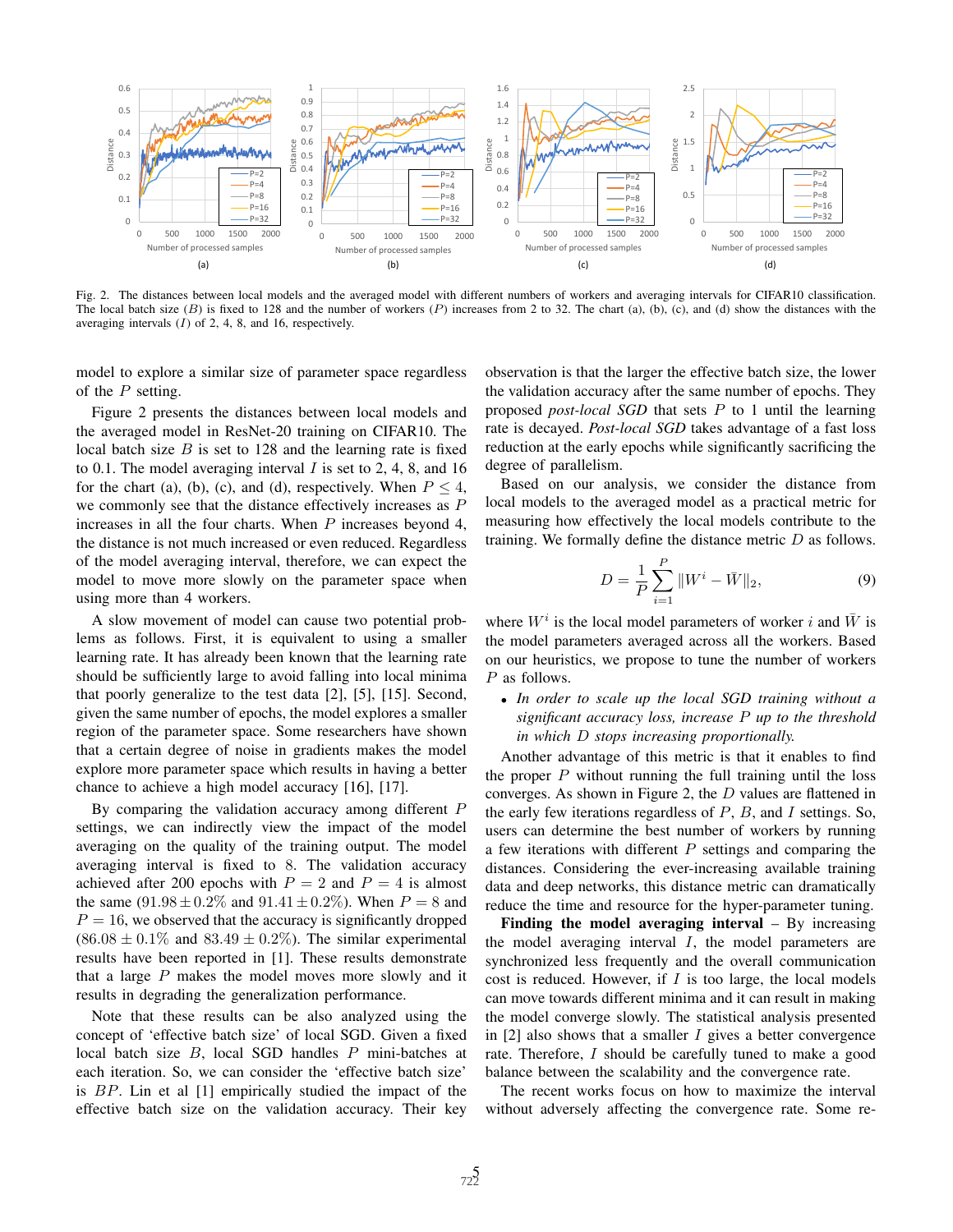searchers have proposed adaptive model averaging methods [2], [5]. These methods adaptively adjust the model averaging interval based on the statistical analysis of the impact of I on the convergence rate at run-time.

In our proposed model averaging algorithm, the communication cost of the model averaging is shown in Equation 7. In the second term, the message size is  $\frac{2M}{K}$ , which means the communication cost is proportionally reduced as more processes are employed for each local model training. Note that the first term of Equation 3, the startup cost of each communication, is negligible in parallel neural network training due to the large message size  $w$ . Thanks to the reduce communication cost complexity, we found that the communication cost for model averaging is not significant compared to the cost of the computations and the gradient communications within each group. Therefore, when using our model averaging algorithm, we choose a sufficiently small I which gives a good convergence rate. In many previous works, I is usually set to a certain value between  $10 \sim 128$ . In our experiments, we found that, even when I is set to 2  $\sim$  4, the communication cost for averaging the model parameters is almost negligible.

Adjusting the learning rate for local SGD – Like any other SGD-based algorithms, local SGD also requires users to properly adjust the learning rate to achieve a good model accuracy. Especially when  $P$  is large, as shown in Figure 2, the averaged model moves slowly and it makes the model easily fall into sharp minima. We present our learning rate adjustment method for local SGD as follows.

- Increase the learning rate as the number of workers increases.
- Apply gradual warm-up technique to each local model training.

First, we propose to increase the learning rate as the number of workers increases. It has been both empirically observed [1] and statistically analyzed [2], [3] in the previous works that increasing the number of workers yields a similar impact on the model accuracy as using a larger mini-batch size. As the batch size increases, the variance of the gradients goes down, and thus the training more easily converges to a sharp minimum that poorly generalizes to the test data [15]. Researchers have found that increasing the learning rate can alleviate such an effect [15], [18], [19]. Based on the same principle, if the learning rate is increased in local SGD training, the inherent noise scale can be considered to be increased. Smith et. al also proposed a concept of noise scale that is proportional to the learning rate in [20]. Thus, by averaging such noisy models in local SGD, the training does not easily converge into a minimum and keeps exploring the parameter space heading towards minima that better generalize to the test data (called 'flat' minima [15], [20]).

Second, we empirically found that the warm-up method helps stabilize the training when using larger learning rates. We employ the gradual warm-up method proposed in [18] within each local model such that the learning rate is initially set to  $\mu_0$  that is the best-tuned learning rate for the local batch size and then gradually increase it in the first few epochs. There are two known learning rate scaling methods for large batch synchronous SGD training: 'linear scaling rule' [18] and 'root scaling rule' [19]. Since the upper bound of learning rate that guarantees the convergence is problem-dependent, users should empirically find the maximum allowed learning rate considering the dataset size and other hyper-parameter settings. When the linear scaling rule is applied, the gradual warm-up increases the learning rate to  $P\mu_0$ . For the root warm-up increases the learning rate to  $P\mu_0$ . For scaling rule, the learning rate is increased to  $\sqrt{P}\mu_0$ .

# IV. PERFORMANCE EVALUATION

We evaluate the proposed local-SGD training algorithm for deep neural networks. We apply our parallel training strategy to two representative classification and regression problems, CIFAR10 classification with ResNet-20 and DIV2K image super-resolution with EDSR.

Systems – All our experiments are carried out on Cori, a Cray XC40 supercomputer at National Energy Research Scientific Computing Center (NERSC). Each compute node has an Intel Xeon Phi Processor 7250, Knights Landing (KNL), that has 68 cores. AVX-512 vector pipelines with a hardware vector length of 512 bits are available at each node. The system has Cray Aries high-speed interconnections with 'dragonfly' topology.

Datasets – CIFAR10 [21] is a popular benchmark dataset for deep learning study. The dataset consists of 50,000 training samples and 10,000 validation samples. Each sample is an 3-channel image of size  $32 \times 32$ . DIV2K is a dataset from NTIRE2017 Super-Resolution Challenge [22], which contains 800 high-quality 2K resolution pictures. We used bicubic lowresolution images as the training data.

Models – For CIFAR10 classification, we used ResNet-20 [23] which is also one of the most popular CNN model architecture. The model has 20 layers in total, including convolution layers, pooling layers, and fully-connected layers. The layers also have residual connections between non-adjacent layers. For DIV2K image regression, we used EDSR [24] which is a deep CNN model. The model has 32 residual blocks each of which has 2 convolution layers and a residual connection between the input and the output of the block.

Software – We developed our own deep learning framework that is designed for parallel training on distributed-memory platforms. The software framework adopts MPI-OpenMP programming model. Each MPI process uses OpenMP to utilize all the cores for kernel functions such as matrix operations. Each process also employs a communication-dedicated POSIX thread that performs blocking MPI communications. In this way, the computation and communication can be explicitly overlapped based on users' overlapping strategy.

We chose to fix the number of training epochs and compare the model accuracy. It has been empirically shown that a large batch training can achieve a similar accuracy to the training with the best-tuned small batch size if the model is trained for proportionally increased epochs [19]. However, in practice, researchers usually stop the training when an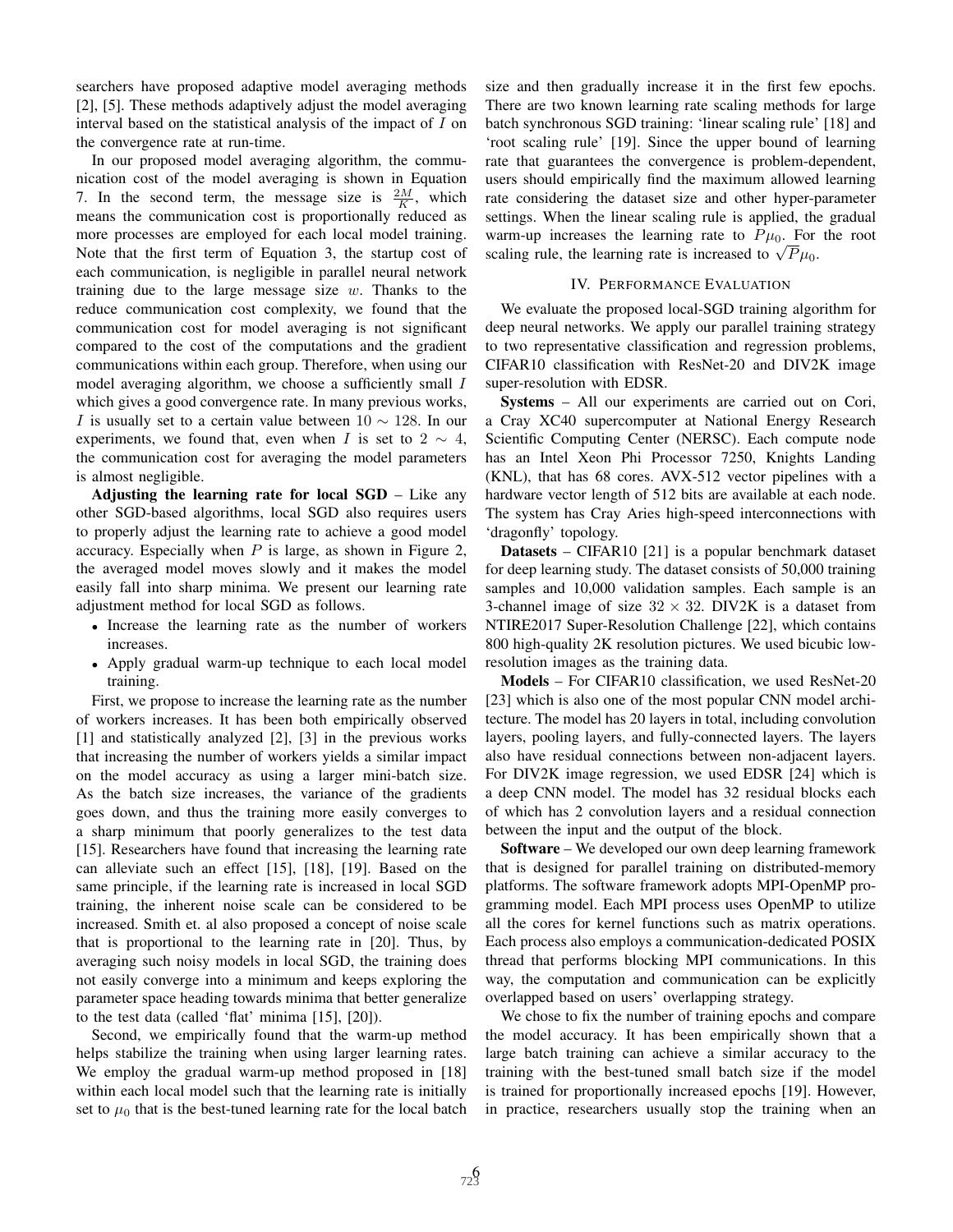

Fig. 3. Comparison of learning curves for CIFAR10 classification with ResNet-20 across different numbers of workers P. We fixed the local batch size  $B$  to 128 and the model averaging interval  $I$  to 8. Both the training loss and the validation accuracy are degraded when  $P > 8$ .

TABLE I VALIDATION ACCURACY OF CIFAR10 CLASSIFICATION WITH RESNET-20. THE LOCAL BATCH SIZE  $B$  is 128, the model averaging INTERVAL I IS 8. THE LEARNING RATE  $\mu$  for  $P = 1$  is 0.1 and it PROPORTIONALLY INCREASES AS P INCREASES.

| B   | D  | $\mu$ | accuracy (%) |
|-----|----|-------|--------------|
| 128 |    | 0.1   | 91.91%       |
| 128 | 7  | 0.2   | 91.61%       |
| 128 |    | 0.4   | $91.58\%$    |
| 128 | 8  | 0.8   | 91.11%       |
| 128 | 16 | 1.6   | 89.28%       |
| 128 | 32 | 3.2   | 85.55%       |

acceptable accuracy is achieved, rather than waiting until the training loss entirely converges. Considering such a common practice, we do not focus on adjusting the training epochs to achieve a better accuracy.

#### *A. Comparison with Local SGD Variants*

There are several algorithms that seek to improve upon local SGD, including *post-local* SGD [1], Sparse Aggregation SGD (SASGD) [4], and local SGD with adaptive model averaging interval [2], [5]. We found that all these algorithms use *allreduce* operations to average the model parameters across all the workers. *post-local* SGD begins with synchronous SGD and then increases the number of local models after decaying the learning rate. Once the number of local models increases, the model parameters are averaged using the *allreduce* operations. SASGD also averages the accumulated local gradients using *allreduce* operations. The adaptive model interval adjustment methods aim to minimize the frequency of the communications, however the communication pattern for averaging the model parameters is still the same.

We compare scaling performance among three different parallel training methods: synchronous SGD, *allreduce*-based local SGD, and our proposed local SGD. Although all the local SGD variants have different hyper-parameter adjustment methods or parameter update rule, they share the same communication pattern for averaging the model parameters. Therefore, we categorize all such algorithms to '*allreduce*-based local SGD'. Note that our proposed model averaging algorithm can be independently applied to any local SGD variants because it can directly replace the *allreduce* operations.



Fig. 4. Comparison of average distance between the local models and the averaged model. B is set to 128, I is set to 8. P varies between 2 and 32. The learning rate is initially set to 0.1 and gradually increased to 0.1P in the first five epochs (gradual warm-up). Compared to Figure 2, the distance is more effectively increased as P increases.

#### *B. CIFAR10 Classification*

**Classification performance** – Figure 3 shows the training loss curves (left) and the validation accuracy curves (right) with different  $P$  settings. Table I presents the best validation accuracy in the last 10 epochs. We report the accuracy results that are averaged across three separate experiments. The local batch size  $B$  is fixed to 128 and the number of workers varies between 1 and 32. The model averaging interval  $I$  is set to 8. For synchronous SGD ( $P = 1$ ), we use a learning rate of 0.1 that is the best-tuned value for  $B = 128$ . We proportionally increase the learning rate for local SGD as P increases. The gradual warm-up is applied to the first five epochs when  $P \geq$ 2. We can observe that a comparable validation accuracy to the synchronous SGD with the best-tune batch size is achieved only when  $P \leq 4$ . Note that we consider that the accuracy drop is significant if it is larger than  $0.5\%$ 

We demonstrate the effectiveness of the proposed distance metric D by comparing the learning curves and the distance curves. Figure 4 presents the distance curves measured from the CIFAR10 classification experiments. When  $P = 2$ , the distance is rapidly flattened and becomes around  $0.8 \sim 0.9$ . When  $P$  increases to 4, the distance is also proportionally increased to  $1.9 \sim 2.0$ . As shown in Table I, the difference of validation accuracy between  $P = 2$  and  $P = 4$  is negligible. As P further increases to 8, the distance is increased to  $3 \sim 3.4$ that is slightly lower than the expected one ( $\sim$  3.9). Likewise, the validation accuracy is dropped by  $\sim 0.4\%$ . We can clearly see that  $D$  and  $P$  are no longer proportional to each other when  $P > 8$ . As shown in Figure 3, when  $P > 8$ , the training loss converges much slowly and the validation accuracy is also dropped significantly. These results empirically prove that the distance between the local models and the averaged model indirectly represents how effectively the workers contribute to minimizing the shared cost function in local SGD. Note that Figure 4 shows much longer distances than shown in Figure 2. The difference comes from the increased learning rate based on the learning rate control proposed in Section III-C.

**Scaling performance** – We found that the maximum  $P$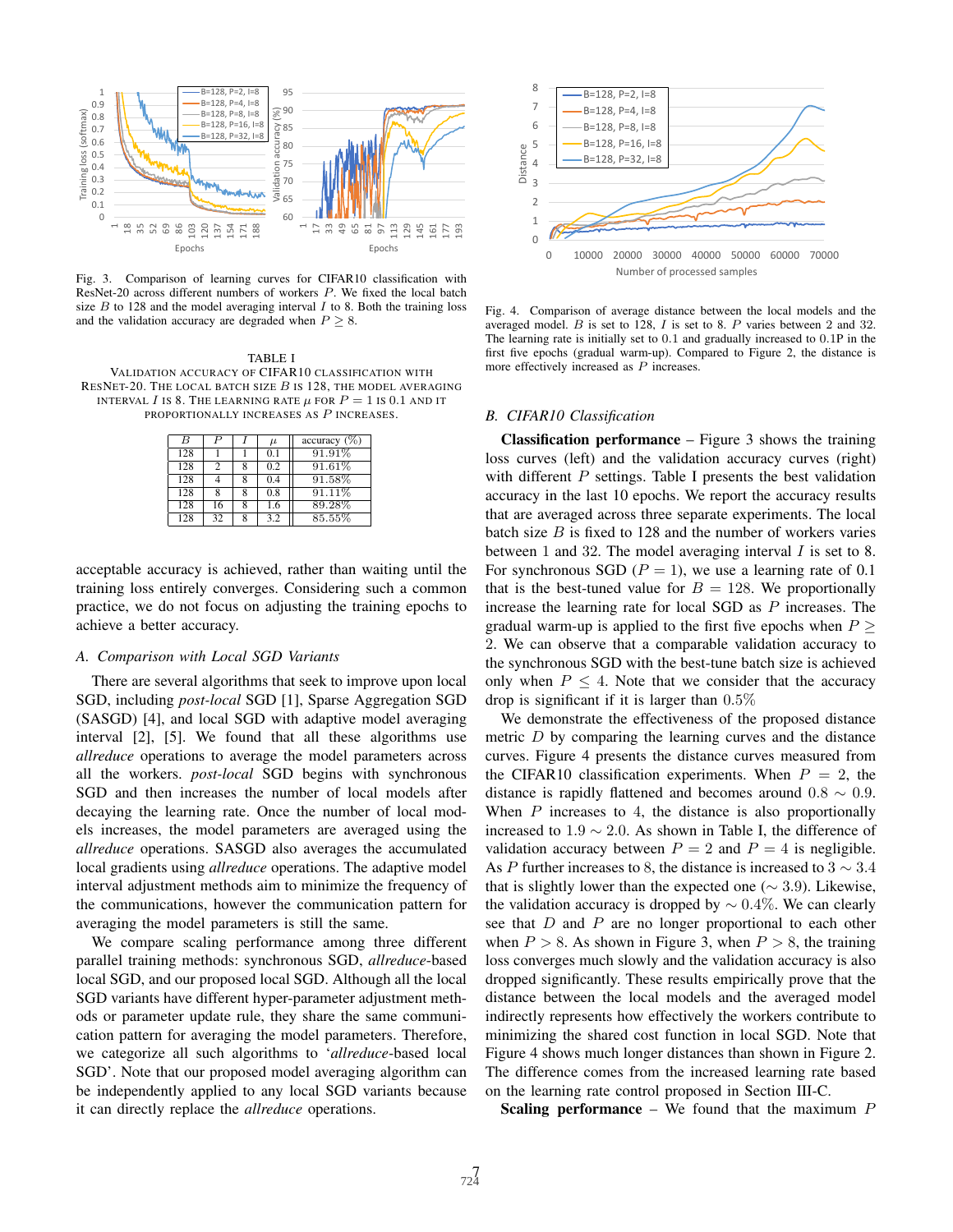

Fig. 5. Comparison of the epoch time (left) and speedup (right) for CIFAR10 classification among synchronous SGD, *allreduce*-based local SGD, and the proposed local SGD. For synchronous SGD, we used the batch size of 512. For local SGD, the local batch size  $B$  is 128, the number of workers  $P$  is 4, and the model averaging interval  $I$  is 8.



Fig. 6. Comparison of the communication time per iteration for ResNet-20 training among synchronous SGD, *allreduce*-based local SGD, and the proposed local SGD.

providing a good accuracy in local SGD training for CIFAR10 classification is 4, using our proposed distance metric. So, we study the scaling performance using 4 workers. That is, when scaling up, the number of local models is fixed to 4 and the number of processes increases for data parallel training of each local model. We compare the performance among synchronous SGD, *allreduce*-based local SGD, and the proposed local SGD.

Figure 5 shows the average epoch time (left) and speedup (right). The local batch size  $B$  is 128 and the model averaging interval  $I$  is 8. Note that when the number of processes is smaller than P, we performed synchronous SGD. For synchronous SGD, to fairly compare the scaling performance, we used a large batch size of 512. The speedup of synchronous SGD is flattened when the training is scaled up to 32 processes. In data parallel training, as the number of processes increases, the computational workload is proportionally reduced while the communication cost increases. Therefore, the communication time ends up being dominant over the computation time and it results in flattening the speedup.

We can see that the proposed local SGD significantly outperforms synchronous SGD. It achieves almost a linear speedup until 16 processes and then the scaling efficiency is degraded as more processes are employed. *allreduce*-based approach also shows better scaling performance than synchronous SGD, however, the speedup is flattened from 64 processes. Because the proposed model averaging algorithm does not affect the computational workload, the timing difference between *allreduce*-based approach and the proposed approach comes only from the reduced communication cost.

Figure 6 presents the communication time comparison among the three parallel training methods. We measured the gradient averaging communications and the model averaging communications separately. First, local SGD training has a shorter communication time than synchronous SGD. Because the gradients are averaged within each group only, the communication cost is reduced as more workers are employed. Second, our proposed model averaging algorithm significantly reduces the model averaging communication cost compared to the *allreduce*-based approach. This communication time comparison clearly shows how effectively our proposed algorithm improves the scalability of local SGD.

It is worth noting that the communication cost of model averaging is a constant regardless of the overall number of processes. Since the model is averaged across all the groups, the communication cost is affected only by the number of workers P. When scaling up the training, we fix the number of workers  $P$  to 4 and increase the group size  $K$ . So, the communication cost of gradient averaging increases as the number of processes increases, while the communication cost of model averaging stays the same.

### *C. DIV2K Super-Resolution*

Image super-resolution is one of the popular regression problems. We use Enhanced Deep Super-Resolution (EDSR) [24], a residual network that has 32 residual blocks each of which has two convolution layers. This model is much deeper and larger than ResNet-20 used in the previous experiment.

Regression performance – For DIV2K super-resolution experiments, we use Peak Signal-to-Noise Ratio (PSNR) as a similarity metric between the estimated high-resolution images and the original images. We follow all the hyper-parameter settings used in [24], except the batch size and learning rate. The model is trained using Adam [25], a variant of the classical SGD, for 1200 epochs. Note that, the EDSR training diverges when  $P$  increases to  $8$  and the learning rate is proportionally increased. So, in order to keep the learning rate from being increased. So, in order to keep the learning rate from being<br>increased out of the safe range, we multiply  $\sqrt{P}$  to the learning rate as P increases, as shown in Table II.

Figure 7 shows the learning curves with different  $P$  settings. Table II shows the best validation accuracy in the last 100 epochs. We observe that almost the same validation accuracy is achieved when  $P \leq 8$ . When  $P = 8$ , the accuracy achieved after 1200 epochs is 33.89 dB which is just 0.36 dB lower than that of synchronous training. However, when  $P = 16$ , the validation accuracy is dramatically dropped to 30.95 dB.

Figure 8 presents the distance from the local models to the averaged model with different  $P$  settings. We can see the same pattern that has been shown in Figure 4. When  $P = 2$ , the distance D is measured to be 0.02  $\sim$  0.03. As P increases, the distance curve also moves up proportionally until  $P = 8$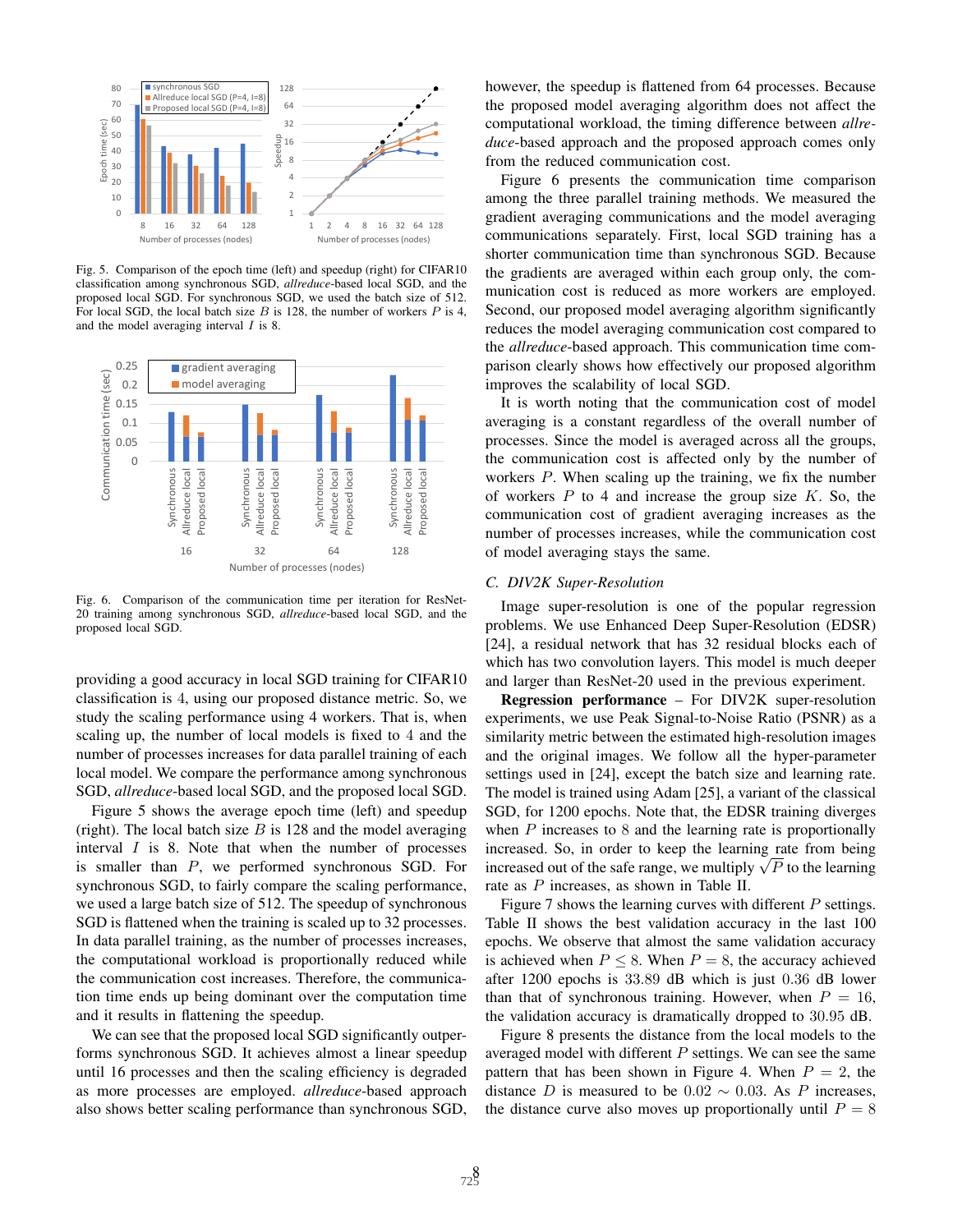

Fig. 7. Comparison of learning curves for DIV2K image super-resolution with EDSR across different numbers of workers P. We fixed the local batch size  $B$  to 16 and the model averaging interval  $I$  to 4. Both the training loss and the validation accuracy are degraded when  $P \ge 16$ .

#### TABLE II

VALIDATION ACCURACY OF DIV2K SUPER-RESOLUTION WITH EDSR. THE LOCAL BATCH SIZE  $B$  is 16, the model averaging interval  $I$  is 4. THE LEARNING RATE  $\mu$  FOR  $P = 1$  is 0.0001. As P INCREASES, WE INCREASE THE LEARNING RATE BY MULTIPLYING A SQUARE ROOT OF THE INCREASED RATIO.

| $\boldsymbol{B}$ | P  | $\mu$          | accuracy (PSNR)    |
|------------------|----|----------------|--------------------|
| 16               |    | 0 <sub>1</sub> | 34.35 dB           |
| 16               |    | 0.1414         | 34.39 dB           |
| 16               |    | 02             | 34.10 dB           |
| 16               |    | 0.2828         | 33.89 dB           |
| 16               | 16 |                | $30.95 \text{ dB}$ |

 $(0.04 \sim 0.07$  when  $P = 4$  and  $0.07 \sim 0.13$  when  $P = 8$ ). Thus, we consider that the workers still effectively contribute to adjusting the global model towards minima when  $P \leq 8$ . However, when  $P = 16$ , the distance is significantly reduced and slowly increases as the training progresses. This result is aligned with the accuracy drop shown in Table II.

Scaling performance – Based on our heuristics, given  $B = 16$ , we can find the maximum number of workers that provides a good accuracy to be 8 for DIV2K regression. So, we study the scaling performance using 8 workers. For synchronous training, we use the batch size of 128 for a fair comparison. Figure 9 shows the average epoch time (left) and the speedup (right). We see that the speedup of synchronous training is flattened as the number of processes is 64. Both local SGD approaches effectively scale up to 64 processes, and our proposed local SGD outperforms the *allreduce*-based approach. Figure 10 shows the communication time comparison. Similarly to Figure 6, both local SGD approaches have a cheaper gradient averaging cost than synchronous SGD. Additionally, our proposed model averaging algorithm significantly reduces the model averaging cost and it results in achieving a better speedup as shown in Figure 9.

#### *D. Comparison with TensorFlow*

TensorFlow with Horovod is one of the most popular software frameworks for deep learning. We compare the scaling performance between TensorFlow and our own software framework ('PCNN'). This comparison demonstrates that our scaling performance study is based on a reasonably good baseline. We used TensorFlow 2.2.0 and Horovod 0.19.0,



Fig. 8. Comparison of average distance between the local models and the averaged model. B is set to 16, I is set to 4. P varies between 2 and  $\frac{16}{\sqrt{2}}$ The learning rate is initially set to 0.0001 and gradually increased to  $0.1\sqrt{P}$ in the first five epochs (gradual warm-up).

the latest versions supported on Cori. Figure 11 presents the execution time and speedup of synchronous SGD training. We see PCNN outperforms TensorFlow when the number of processes is larger than or equal to 16. The performance difference largely comes from the communication overlap. Horovod performs *allreduce* communications after TensorFlow returns the gradients. Thus, the communications cannot be overlapped with any computations and the whole communication time is exposed degrading the scaling efficiency. PCNN adopts the overlapping strategy proposed in [10]. In Figure 5 and Figure 9, 'synchronous SGD' represents the synchronous parallel training performance of our framework.

## V. CONCLUSION

In this paper, we discussed how to exploit the degree of parallelism in local SGD neural network training. We proposed a hierarchical parallelism that applies data parallelism to each local model training. When scaling up, we fix the number of workers to the best-tuned value and increase the number of processes for each local model training. The number of workers is tuned using the proposed distance metric that evaluates how effectively each local model contributes towards minimizing the shared cost function. Our experimental results demonstrate that the proposed hierarchical parallelism enables to achieve significantly improved scaling performance while maintaining the model accuracy. This paper can provide a guideline for large-scale deep learning applications to improve the scaling efficiency with a minimal extra hyper-parameter tuning. We believe that applying the existing large-batch training techniques to each local model training and studying the impact can be an interesting future work.

#### ACKNOWLEDGMENT

This material is based upon work supported by the U.S. Department of Energy, Office of Science, Office of Advanced Scientific Computing Research, Scientific Discovery through Advanced Computing (SciDAC) program, under the "RAPIDS Institute". This work is also supported in part by the DOE awards DE-SC0021399, DE-SC0014330, DE-SC0019358, and NIST award 70NANB19H005. This research used resources of